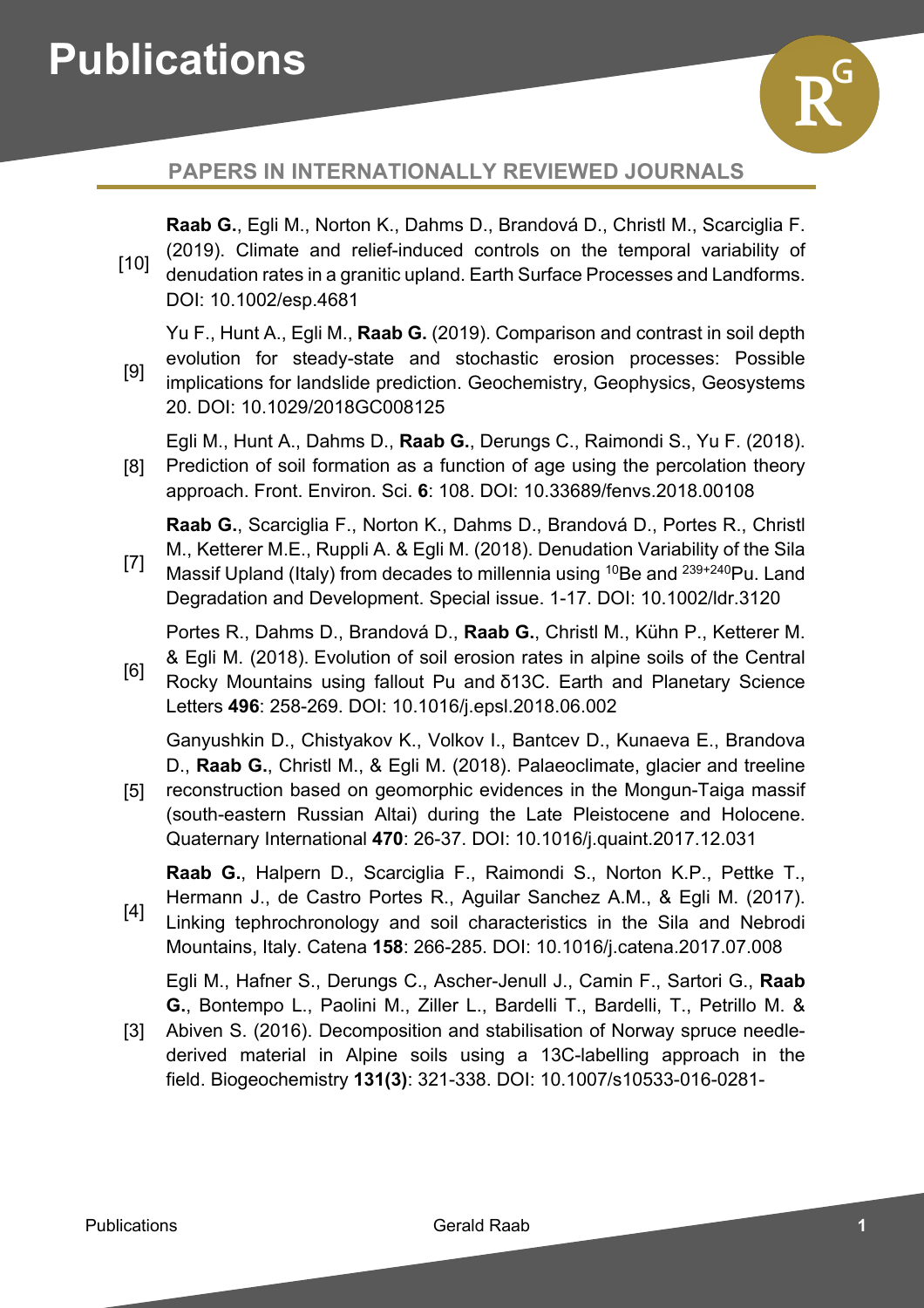## **Publications**



Höllen D., Klammer D., Letofsky-Papst I., **Raab G.**, & Dietzel M. (2016). Synthesis of hierarchically structured materials: microporous diatoms and

[2] nanoporous hydroxyaluminosilicate. Nanotechnology for Environmental Engineering **1(1)**: 9. DOI: 10.1007/s41204-016-0009-0

Mogessie A., Hauzenberger C., Raic S., Schantl P., Belohlavek L., Ciriello A., Daghighi D., Fercher B., Goetschl K., Graber H., Mandl M., Preissegger V., **Raab G.**, Rauschenbusch F., Sattler T., Schorn S., Simic K., Wedenig M., Wiesmair S., Melcher F., Prochaska W., Mali H., Binder H., Dietmayer-Kräuter

 $[1]$ M., Friedman C., Haas M.M., Hampl F.J., Hanke G.E., Hasenburger W., Kaltenbock H.M., Onuk P., Pamsl A.R., Pongratz K., Schifko T., Schilli S.E., Schwabl S., Tauchner C., Wallner D., & Hentsche J. (2015). A Geological Excursion to the Mining Areas of South Africa. Mitt.Österr.Miner.Ges. **161**: 175-219.

### **BOOKS & PUBLIC ARTICLES**

[2] **Raab G.** Ice on a stick in soil research. June 24th 2019. Featured papers, Department of Geography, University of Zurich. https://www.geo.uzh.ch/en/events/featured-papers/2019-06-19-ice-on-astick.html

[1] Stüwe K., **Raab G.**, Rauschenbusch F., Piller E.W., & Claus P. (2015). Eine Geo-Reise durch Grönland. Weishaupt Verlag.

### **THESES & CONFERENCE CONTENT**

- [14] Talk Raab G. (2020). The Tor Exhumation Approach (TEA) – Dealing with continuous and reversed exhumation patterns to determine surface denudation rates. Swiss Geoscience Meeting. Online
- [13] Talk Raab G., Egli M, Martin AP, Norton NP, Lukens C, Ketterer ME, Wanner R, Scarciglia F. (2020). Aeolian soil erosion assessment  $(^{239+240}$ Pu) within a dry-oceanic area (Otago, New Zealand). Swiss Geoscience Meeting. Online
- [12] Talk Raab G., Martin AP, Norton NP, Christl M, Scarciglia F. Egli M. (2020). Subsidence or uplift stage? Surface denudation variations of the Otago upland (New Zealand). Swiss Geoscience Meeting. Online
- [11] Talk Raab G., Scarciglia F., Norton KP., Martin A., Christl M., Ketterer M., Egli M. (2019). Surface Denudation and Soil Erosion over 300 ka at the Otago Upland (New Zealand) using <sup>10</sup>Be and <sup>239+240</sup>Pu. EGU. Online.
- [10] Thesis Raab G. (2019). The Tor Exhumation Approach – A New Technique to Derive Continuous In-Situ Soil Erosion and Surface Denudation Models. Dissertation. DOI:10.13140/RG.2.2.29904.87043

#### Publications Gerald Raab **2**